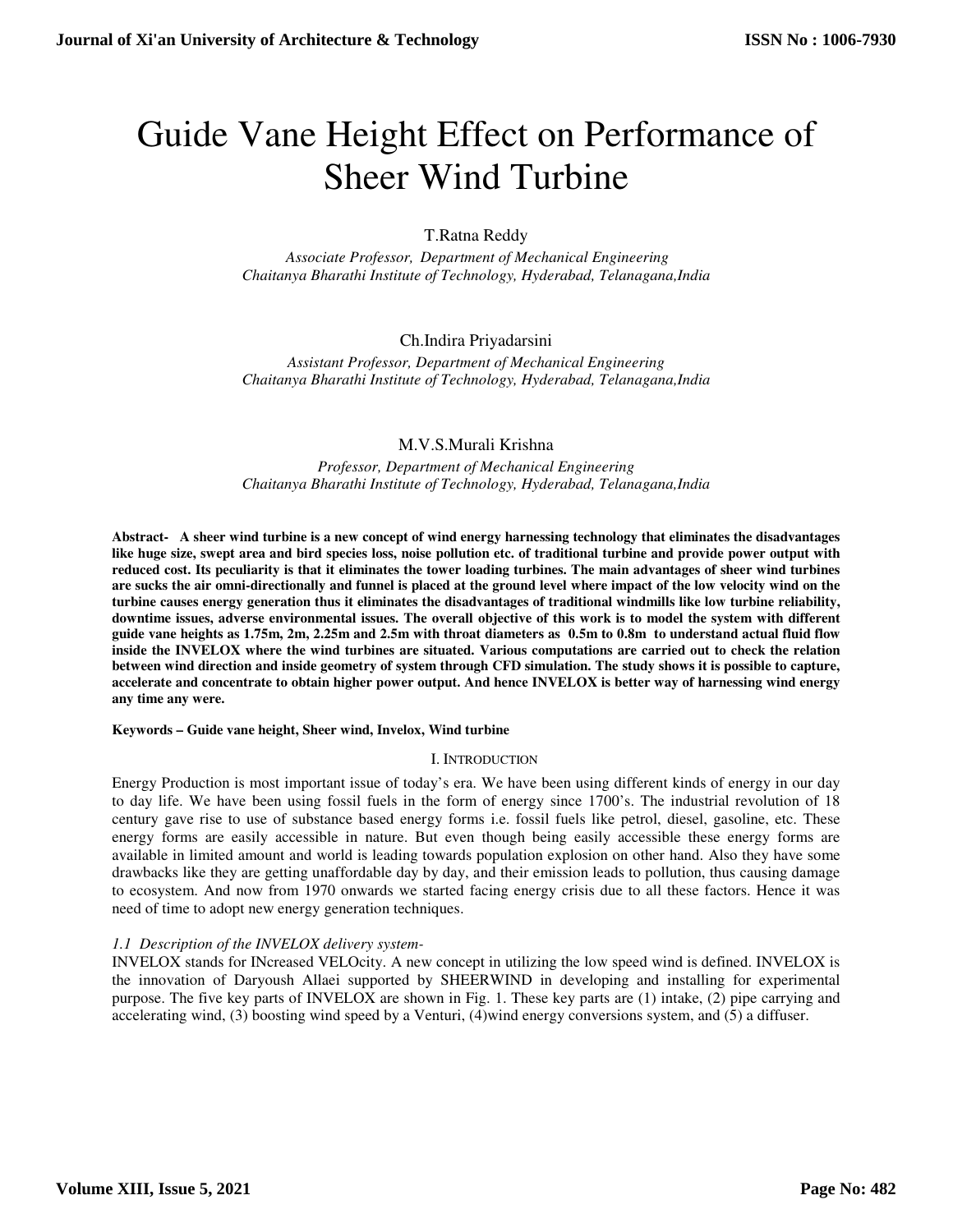

Figure 1. Schematic of the INVELOX wind delivery system (Source: Wind fair)

Control volume analysis for conservation of mass, axial and angular momentum balances, and energy conservation for inviscid, incompressible axisymmetric flows yields.

$$
A[\rho V.dA = 0; A[ux\rho V.dA = T - A[PdA.ex \t(1)
$$
  
 
$$
A[ru\theta\rho V.dA = Q; A[P/\rho + 1/2[V]2] \rho V.dA = P \t(2)
$$

where  $V = (ux, ur, uq)$  is the velocity vector in the axial, radial, and azimuthal direction, respectively; r is the radius;  $\rho$  is the density of air; A denotes the outward-pointing area vector of the control surface; ex is the unit vector in the x direction; p is the pressure; T is the axial force (thrust) acting on the rotor; Q is the torque; and P is the power extracted from the rotor. It is obvious from the above relation that the extracted wind power P can increase by increasing the mass flow rate A∫ρV.dA or the total energy drop  $\int [P/\rho +1/2]V[2]$  in out across the turbine. The fundamental characteristic of the INVELOX system is that it captures a large portion of free stream air flow and can do so in nearly any free stream locations with flow greater than 1 m/s. This increased mass flow rate carries energy per unit mass from the free stream given by  $e = [P/\rho + 1/2[V]/2]$  which for inviscid fluids remains unchanged till it interacts with the turbine in the Venturi section. INVELOX passively converts the existing kinetic and potential/ pressure energy of wind to higher kinetic energy 1/2 [V]2 that can more effectively be converted to mechanical rotation of a turbine. Along any part of the INVELOX tower of constant crosssection the velocity remains the same and therefore there is no kinetic energy drop across the turbine. Thus, the extracted power is given by P =  $\int (\rho V)$ ρV.dA which can be approximated by the P =ηQΔA where Q is the increased volumetric flow rate, Δp is the pressure drop across the turbine and η is its efficiency. INVELOX allows a much lower cut-in speed because it can increase wind speed at the location of the turbine. Most of the ducted turbine companies in USA and Europe, Japan, and China have limited their product lines to small wind power (below 50 kW). The most successful ones are those that limited the power below 5 kW. It is true that INVELOX falls under general area of ducted turbines. But it has distinct differences that make it financially viable and performance wise superior to the other ducted turbines and traditional horizontal axis wind turbines.

#### *1.2 Key features of INVELOX*

1) The intake and turbine are decoupled. This means the intake size may be adjusted while keeping the turbine as small as necessary depending on the required speed ratio and environmental conditions.

2) The above decoupling of intake and turbine location allows the WTG (Wind Turbine Generator) be mounted at the ground level and thereby reduce O&M.

3) Decoupling of the intake and Venturi, where the turbine is installed, allows designing INVELOX with speed ratio of 6 or higher. This allows operating at high wind speeds and thus generating a lot more power with smaller blades while utilizing a much more efficient generators operating at higher speeds.

4) Smaller blades operating at higher wind speeds results in 85% smaller blades that results in cost savings in material, manufacturing, transportation, and installation.

5) The intake designed to be Omni directional and thus no need for huge bearing and motors to turn the intake in the direction of wind.

6) INVELOX can be designed with a power rating of 500 W to 25 MW. All that matter is how much air is captured

#### II. LITERATURE REVIEW

Daryoush Allai, Yiannis Andreopoulos [1] compared the cfd computations of two different models of invelox ducts and concluded the experimental results. Lilley And Railbird [2] performed a theoretical study to obtain the gain of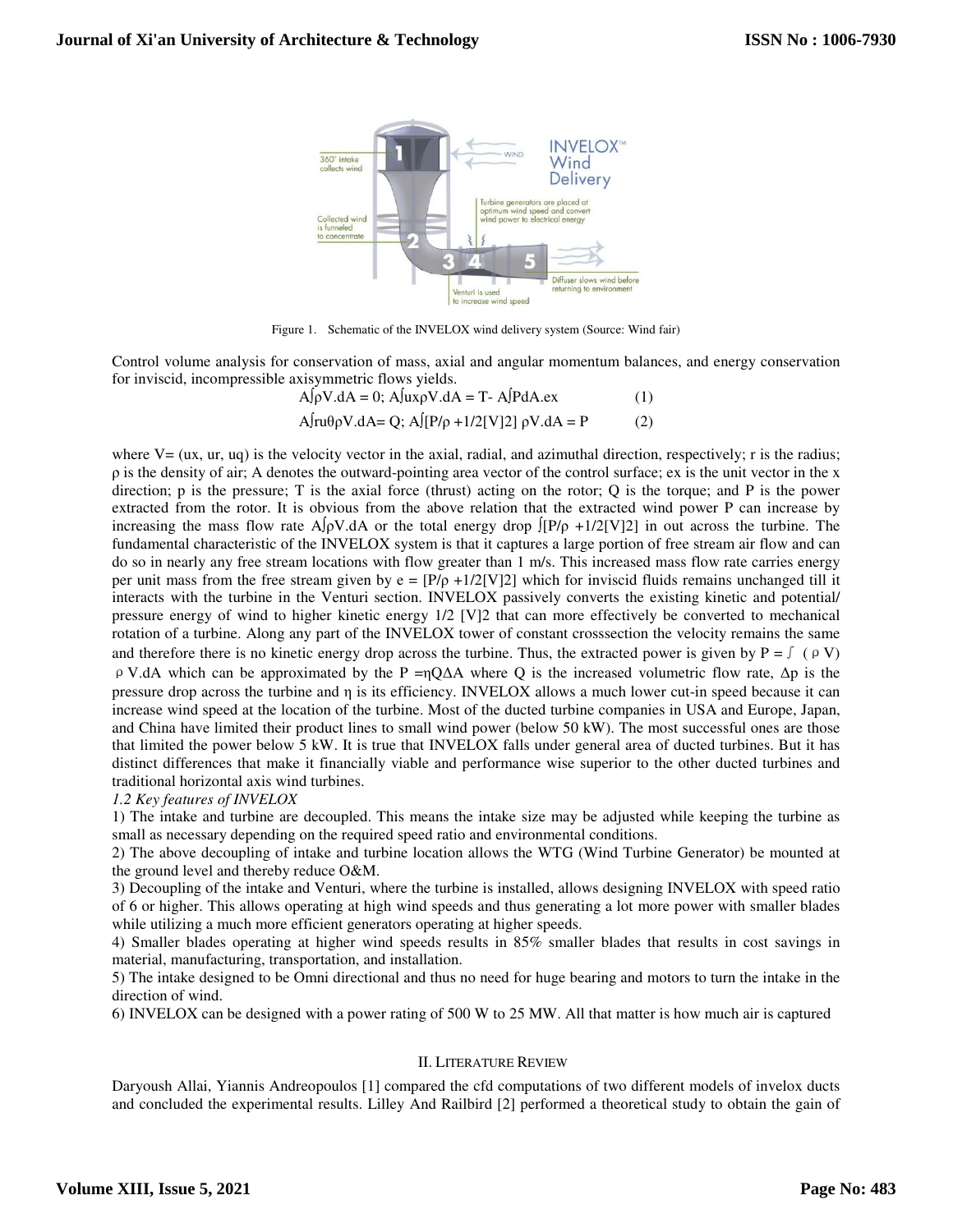generated power output from a fully ducted land type wind turbine that was 65 % of the maximum power output of the ideal bare wind turbine. Igrae [3] used a blowing at shroud intake and airfoil shaped ring-flap at exit of diffuser as two techniques to prevent flow separation and increase power generation. The blowing increased the output power by 20%, while using airfoil shaped ring-flap produced an increase in power by 65%. Foreman [4] investigates a technical and economic study about diffuser augmented wind turbine ''DAWT". The study obtained significant power augmentation from DAWT approaching twice of power generated by bare wind turbine. The increase of power was produced due to low pressure at diffuser exit that pumps much larger amounts of air through a DAWT than a conventional wind turbine. Gilbert [5] studies the parameters that affect on the performance of the diffuser system and examined it in wind tunnel. Their first generation of DAWT provided about twice the power of a conventional wind energy conversion system ''WECS" with the same turbine diameter and wind velocity and Maximum augmentation ratio reaches 3. Phillips [6] investigates theoretical, numerical and experimental tests on Vortec 7 wind turbine and compared it with previous experimental work. It was obtained that the CFD agreed quite well with field measurements. Many of the field results also agreed with the previous experimental result. Hansen [7] compared the CFD computations of a bare turbine with the theoretical expression for the power coefficient as a function of the thrust coefficient. The actuator disk approach is sufficient for modeling the rotor of wind turbine and also was seen that the Betz limit can be exceeded with a ratio corresponding to the relative increase in mass flow rate through the rotor when using diffuser for rotor. Abe And Ohya [8] study the flow fields around flanged diffuser using CFD to develop small-type wind turbines under 1.5 kW. Comparison of the computed results with the corresponding experimental data shows that their calculation had the capability of providing reasonable predictions for the complex turbulent flows. It was shown that the performance of a flanged diffuser strongly depends on the loading coefficient as well as the opening angle. Abe[9] carried out experimental and numerical investigations for flow fields of a small wind turbine with a flanged diffuser. The results show that the power coefficient of the diffuser shrouded wind turbine was about four times as high as that of the bare wind turbine, and the power augmentation of this kind of wind turbine was mainly caused by the acceleration of the approaching wind by a flanged diffuser. Matsushima [10] studied experimentally and numerically the effects of a frustum-shaped diffuser on the output power of small wind turbine. Their results showed that the used diffuser parameters were able to increase the maximum wind speed at diffuser entrance by around 1.7 times and maximum energy production ratio of around 2.4 times was obtained by collecting wind energy in the turbine. Ohya [11] found hollow-structure diffuser is as effective as the shroud form wind turbine for collecting and accelerating the wind. Also they found when using a flange of proper height attached to the outer periphery of the diffuser exit, a remarkable increase in wind speed of 1.6–2.4 times that of the approaching wind speed power augmentation for a given turbine diameter and wind speed by a factor of about 4–5 compared to a bare wind turbine due to a low-pressure region in the exit area of the diffuser by vortex formation and draws the wind into the diffuser. Wang[12] used a scoop to improve energy capture from wind turbine at low wind speed. Their study used physical tests conducted in a boundary layer wind tunnel and commercial CFD code to get an optimal design of a scoop. The final design of scoop boosted the air flow speed by a factor of 1.5 times equivalent to an increase in power output of 2.2 times with the same swept area.

#### III. METHODOLOGY

In this section, basic steps in designing and simulation process of INVELOX are described with the effect of guide vane height at intake and throat diameter in model.

*3.1. Design of Invelox Wind Turbine-*

Solid model of INVELOX is designed in Catia according to size and dimensions of INVELOX model, and its geometry is imported to ANSYS for fluent analysis.

*3.2 Design parameters*

Here imvelox is modeled with 4 different guide vane heights as 1.75 m, 2 m, 2.25m, 2.5m and throat diameters as 0.6m.

| <b>Parameter</b>                  | Dimension (m)                     |
|-----------------------------------|-----------------------------------|
| Intake diameter                   |                                   |
| Guide vane height                 | a) $1.75$ , b) 2, c) 2.25, d) 2.5 |
| Wind channeling height            |                                   |
| Venturi inlet and outlet diameter |                                   |
| throat diameter                   | 0.6                               |
|                                   |                                   |

|  | Table -1 design parameter values |
|--|----------------------------------|
|--|----------------------------------|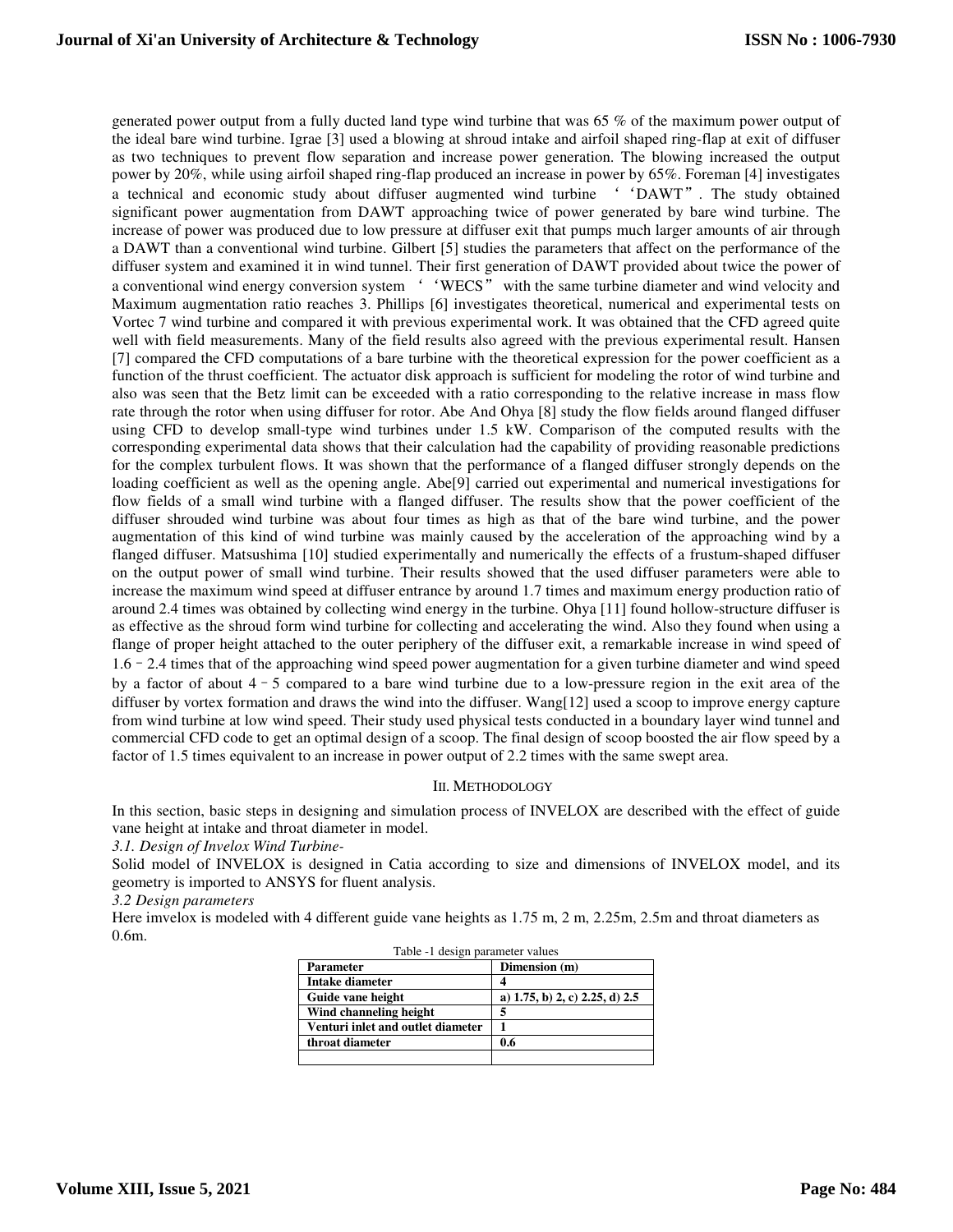

Figure 2. Geometry of invelox ducts with 4 different guide vane heights

## *3.3 Modelling-*



Figure 3. Solid modeling of invelox with differnt guide vane heights

The created geometry in catia software was imported into ansys design modeller to generate the computational models for cfd analsys. Here it is developed right rectangular prism around the 3D model which to make approximate boundary condition. It is extruded in such a manner to create an envelope around 3D model and then generate it. It is created Boolean to separate entities (rectangle prism and 3D object) and subtract 3D object from the right rectangular prism to develop cavity for the object under analysis.



Figure 4. Computational fluid domine aroung the invelox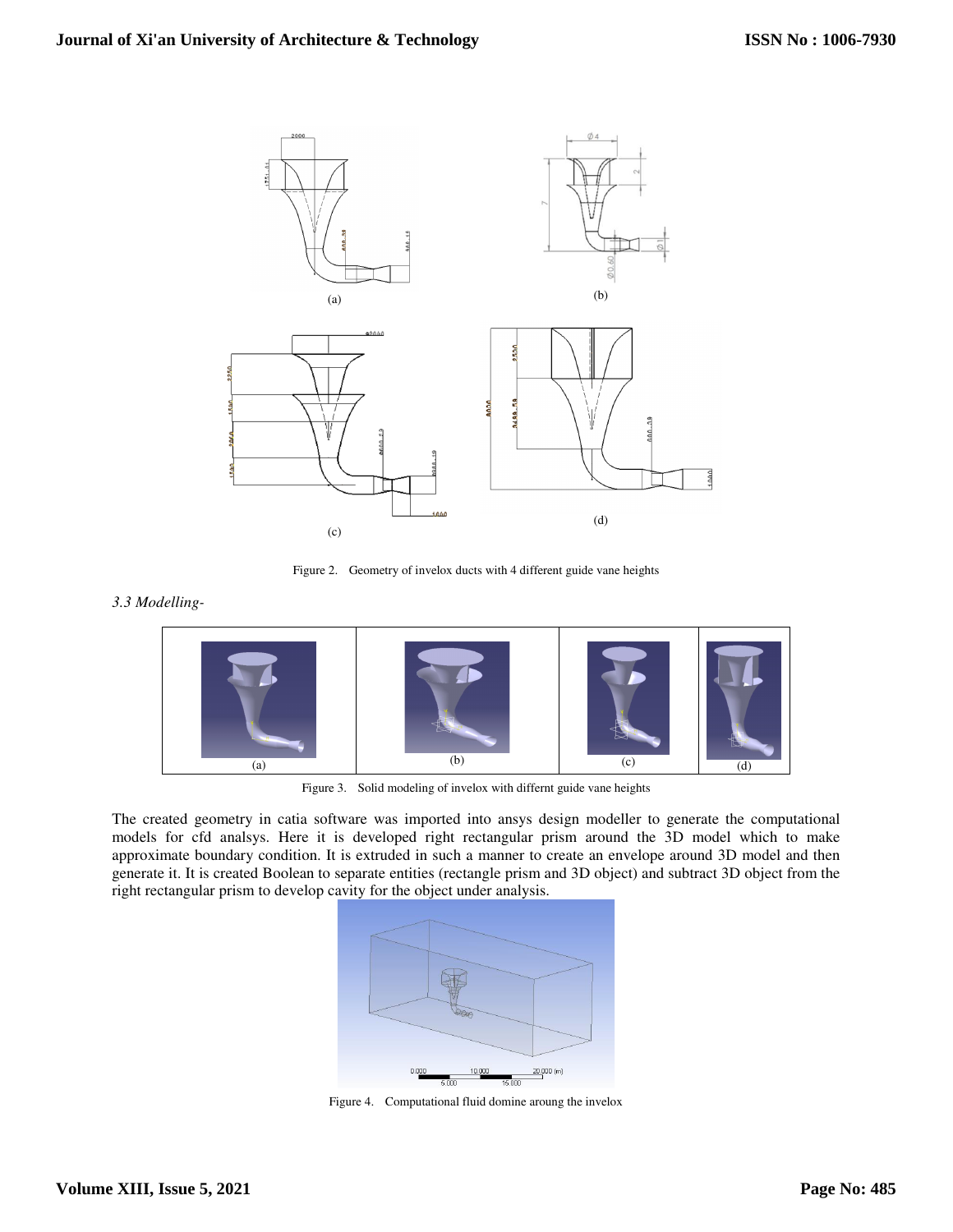#### *3.4 Mesh Generation-*

Mesh generation is one of the most critical aspects of engineering simulation. Too many cells may result in longer solver runs, and too few may lead to inaccurate results.Thus, a compromise between the grid size on one hand and convergence and accuracy on the other hand is required. Hence, a grid independence study was carried out to ensure that the numerical solutions are grid-independent.



Figure 5. Meshed model of invelox duct

*3.5 Boundary conditions-*

inlet type - velocity inlet, Velocity magnitude - 2.66 m/s, outlet type - pressure outlet, Pressure gauge - 0.

## IV RESULTS AND DISCUSSIONS

*4.1 Velocity and Pressure Distribution of Wind through the Invelox Duct-*

The cfd contours of velocity and pressure distribution of invelox duct with four guide vane heights a) 1.75 m, b) 2 m, c) 2.25, d) 2.5 m configuration shown below



Figure 6. Velocity vectors of invelox duct with guide vane heights of a) 1.75 m, b) 2 m, c) 2.25 m, d) 2.5 m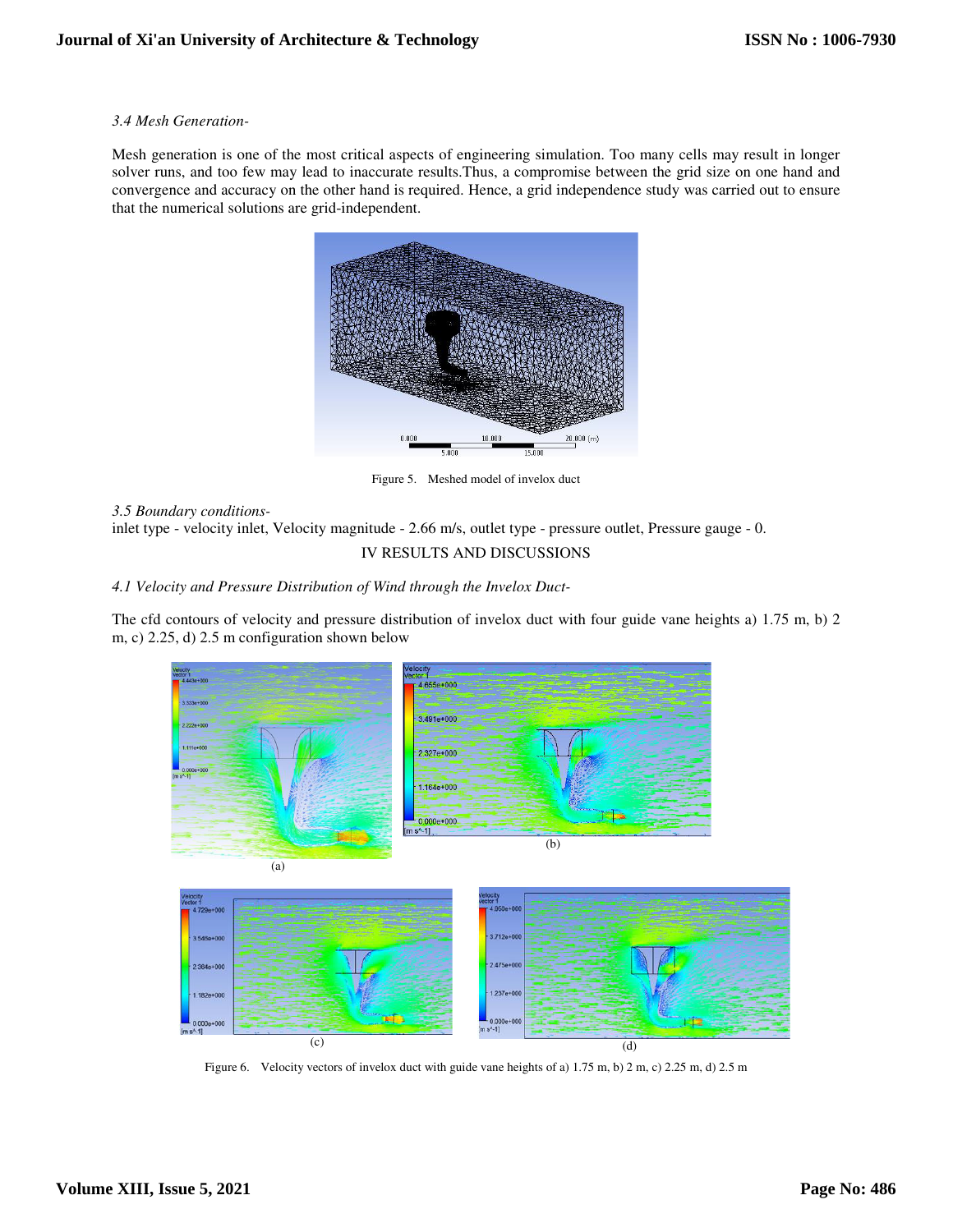

Figure 7. pressure contours of invelox duct with guide vane heights of a) 1.75 m, b) 2 m, c)2.25m, d) 2.5 m

It is observed that there is a significant decrease in the pressure of the wind from inlet to venturi exit of invelox system.

| Guide      | vane | <b>Throat velocity</b> | Pressure(Pa) |
|------------|------|------------------------|--------------|
| height (m) |      | (m/s)                  |              |
| 1.75       |      | 4.4                    | 6.921        |
|            |      | 4.67                   | 7.533        |
| 2.25       |      | 4.72                   | 8.415        |
| 2.5        |      | 49                     | 8.945        |



Figure 8. Variation of velocity with guide vane height

The velocity inceased from zero to nearly 5m/s with guide vane height of 0-2.5 m this is due to fluid flow principle of kinitic energy and height is related to potential energy, therfore velocity increses with height.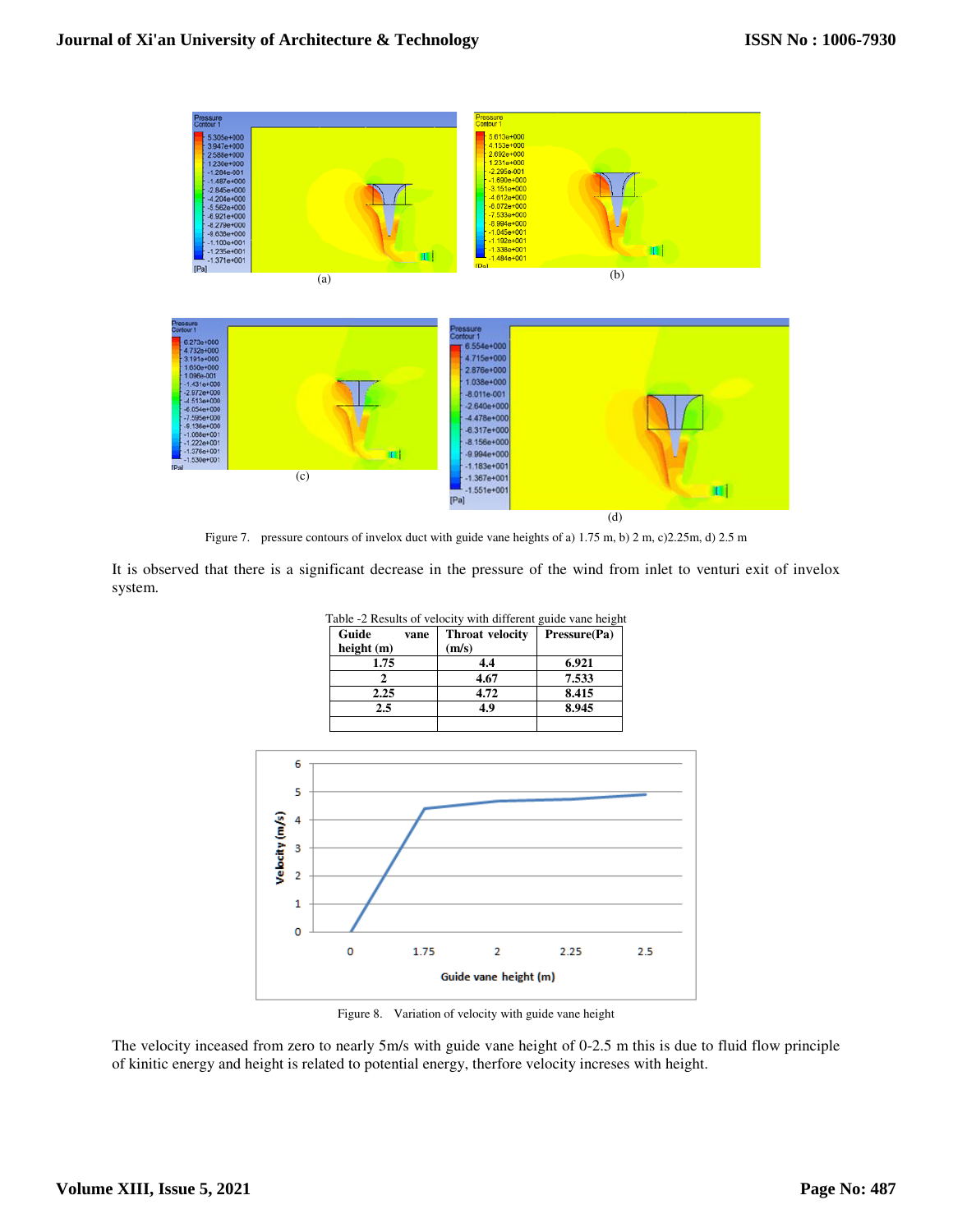

Figure 9. Variation of static pressure with guide vane height

#### *4.2 Wind Power calculation:*

## $P = \frac{1}{2}$  ρA [V] 3

Where, P = power of the wind [W], A = windswept area of the rotor (blades)  $[m2] = \pi/4D2$ ,  $\rho$  = density of the air [1.225 kg/m3] (at sea level 15<sup>o</sup>C and 1atm), V = velocity of the wind [m/s].



Figure 10. Variation of power produced by turbine with guide vane height

| Table -3 Power of turbine with different guide vane height |               |               |                 |             |  |  |
|------------------------------------------------------------|---------------|---------------|-----------------|-------------|--|--|
| Guide<br>vane                                              | <b>Throat</b> | <b>Throat</b> | <b>Pressure</b> | Power $(W)$ |  |  |
| height $(m)$                                               | diameter      | velocity      | (pa)            |             |  |  |
|                                                            | (m)           | (m/s)         |                 |             |  |  |
| 1.75                                                       | 0.6           | 4.4           | 6.921           | 14.7        |  |  |
| $\overline{2}$                                             | 0.6           | 4.67          | 7.533           | 17.5        |  |  |
| 2.25                                                       | 0.6           | 4.72          | 8.415           | 18.11       |  |  |
| 2.5                                                        | 0.6           | 4.9           | 8.945           | 20.27       |  |  |
| $\overline{2}$                                             | 0.5           | 4.27          | 6.443           | 13.41       |  |  |
| $\mathbf{2}$                                               | 0.6           | 4.65          | 7.533           | 17.32       |  |  |
| $\mathbf{2}$                                               | 0.7           | 4.26          | 7.081           | 13.32       |  |  |
| $\overline{2}$                                             | 0.8           | 4.18          | 5.161           | 12.5        |  |  |

It is observed that with a same input velocity and guide vane height of invelox duct guide vane height is varying from 1.75 m to 2.5m the throat velocities are increased from 4.4 m/s to 4.18 m/s. It is observed that with the presence of invelox intake duct the velocity at exit of venturi section i.e. at inlet to wind turbine is getting increased with an average increase of 60%. With the use of invelox intake duct the theoretically maximum possible power for inlet velocity of 2.6 m/s and guide vane height varying from 1.75 m to 2.5 m/s is 14.7 W to 20.27 W and reduced to